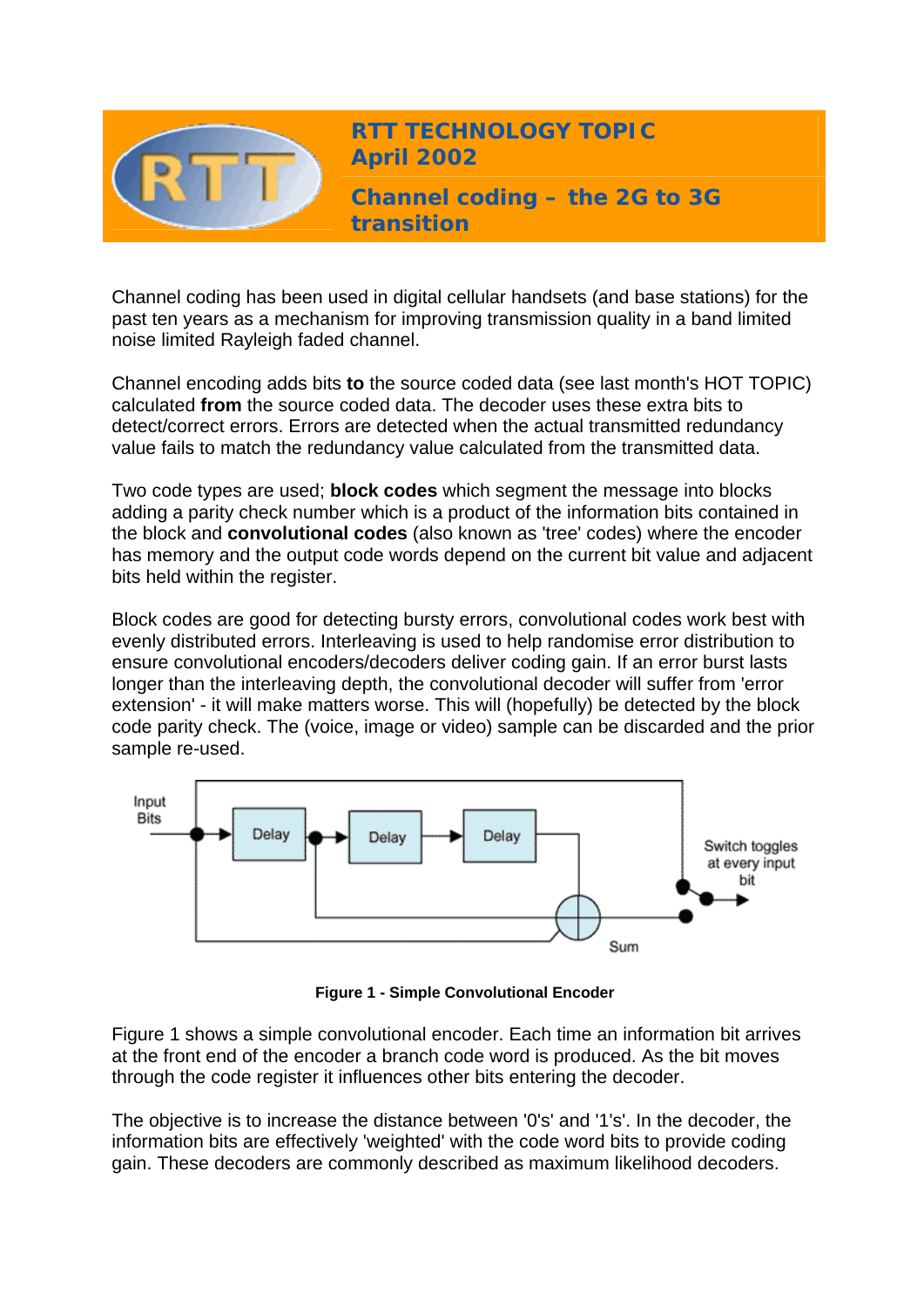The diagram shows how coding gain is achieved in a GSM vocoder (encoder/decoder).



**Figure 2 - Encoding and Decoding of a Speech Burst**

A 20 millisecond speech sample is described (see last month's HOT TOPIC!) as a 260 bit word (which effectively contains the speech sample frequency coefficients). The 260 bits are split into Class 1 bits which have parity bits added and are then convolutionally encoded. Note the 1/2 encoder doubles the coder bit rate (2 bits out for every 1 bit in). Class 2 bits are uncoded. In the decoder, coded bits pass through the convolutional decoder. If the burst errors are longer than the interleaving depth (40 milliseconds in GSM), the block coded parity check detects a parity error, the speech sample is discarded and the prior sample re-used.

Increasing 'k' (the length of the convolutional encoder) increases resilience against burst errors and delivers additional coding gain ( $k' = 7$  typically delivers 5.2 dB gain, 'k' = 9 delivers 6 dB of gain) but requires an exponential increase in decoder complexity (trading MIPs against receive sensitivity).

The 3GPP1 AMR (**A**daptive **M**ulti **R**ate) vocoder moves the technique along a little bit further. There are 8 switchable source rates (4.75, 5.15, 5.9, 6.7 (PDC compatible), 7.4 (US TDMA compatible), 7.95, 10.2 and 12.2 kbps (GSM EFR compatible). Source rates can be chosen to give better quality (higher source rates) or more capacity (lower source rates). Note that lower source rates may be less error resilient (and may perform less well in fringe coverage areas).

The AMR codec is an adaptive codebook excitation linear prediction codec. Effectively a match is done between the frequency content of a speech sample and speech waveforms stored in a codebook. This increases memory bandwidth but decreases processor bandwidth, ie the power budget of the device is decreased. The speech sample bits are block and convolutionally decoded as Class A, Class B and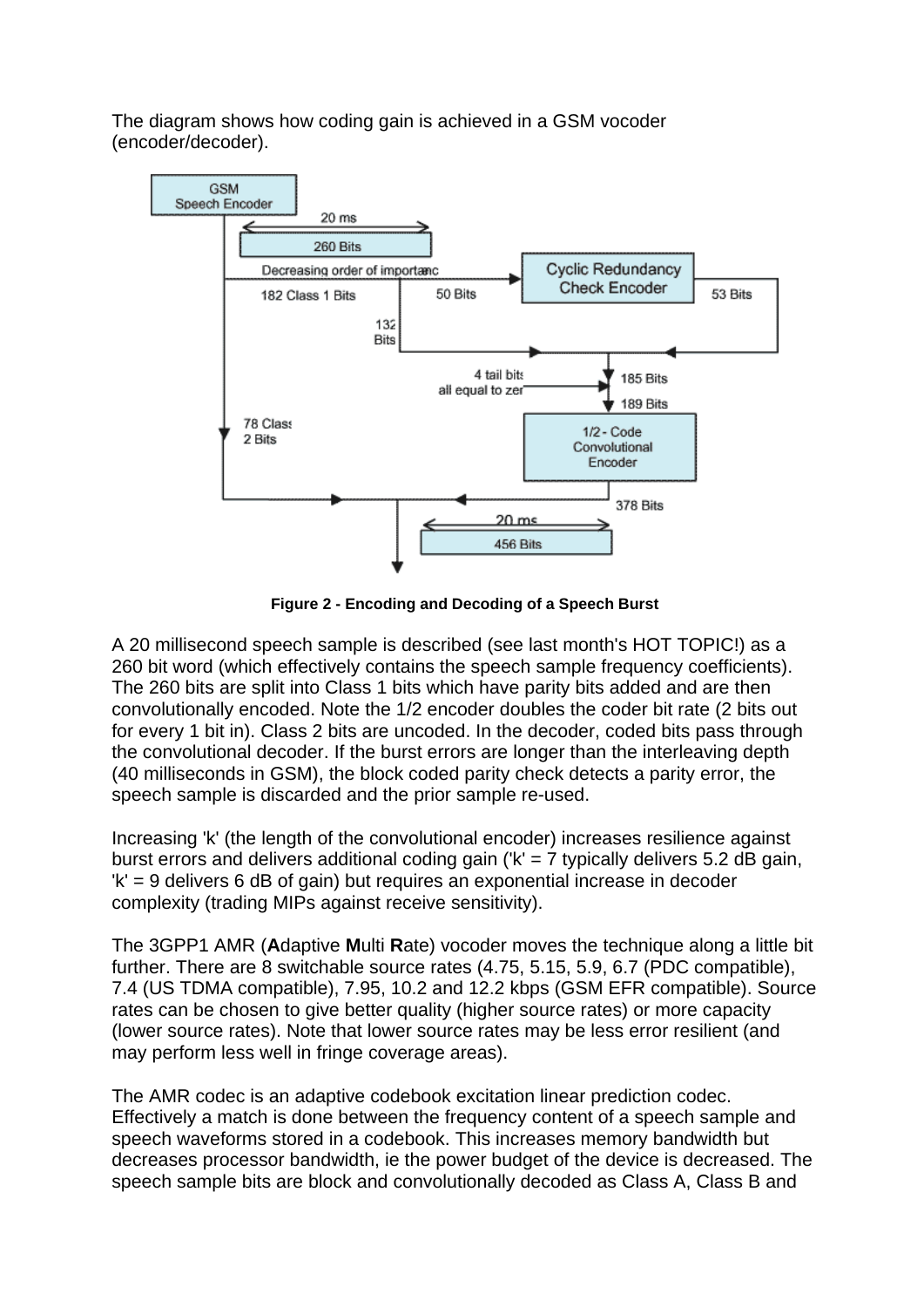Class C bits. The additional coding overhead is justified on the basis that the vocoder delivers about a 1 dB gain in Eb/No over an existing enhanced full rate GSM (EFR) vocoder.

This coding gain depends on having sufficient interleaving depth available on the air interface. Interleaving depth in 3GPP1 (IMT2000DS/W-CDMA) is a variable, a minimum 10 milliseconds, a maximum of 80 milliseconds.

Increasing the interleaving depth (from 10 to 80 milliseconds) increases coding gain, by just under 1 dB for slow mobility users (3 km/h), by just over 1 dB for medium mobility users (20 km/h).

However, increasing interleaving depth increases delay.

An alternative is that careful implementation of fast power control (using the 1500 Hz power control loop specified in 3GPP1), makes it possible to 'follow' the fast fading envelope (already partly 'tamed' by the coherence bandwidth of the 5 MHz channel).

If the 'fast fading' can be counteracted by the power control loop, the Rayleigh channel becomes a Gaussian channel in which burst errors no longer occur.

Fast power control in a 5 MHz channel can therefore (theoretically) deliver additional coding gain at least for 'medium mobility' users (up to 20 km/h) **without** the need for deep interleaving.

This shows the intricate (and rather complex) relationship between source rate, convolutional encoding (the choice of 1/2 or 2/3 encoders for example), interleaving depth and coding gain (which in turn determines uplink and downlink sensitivity). Note also all the above parameters can be dynamically 'tuned' to optimise network performance.

The trade-off between voice quality, vocoder complexity and network density is shown in the diagram below.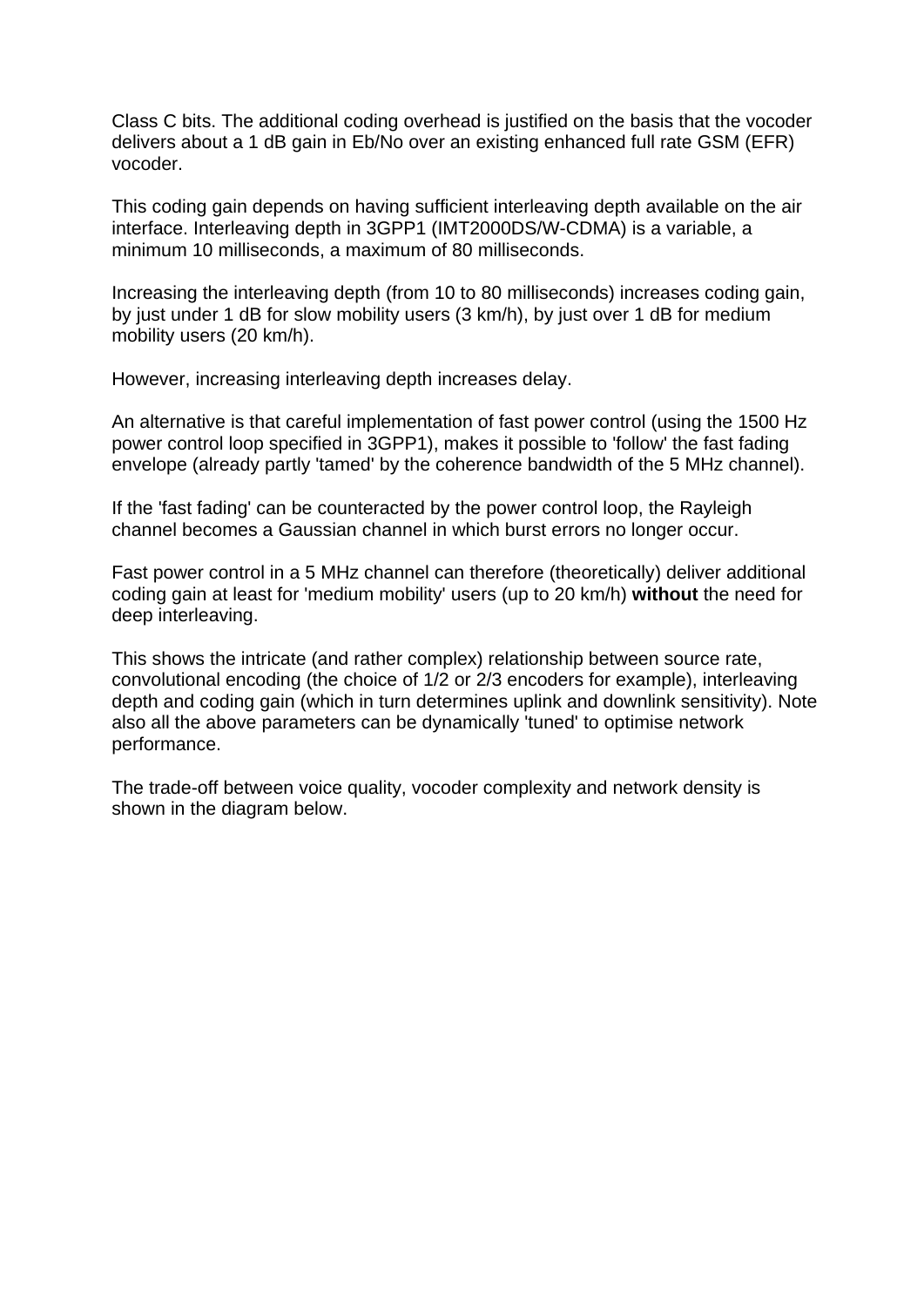

**Figure 3 - SMV Modes vs AMR Rates (Listening Tests at Dynastat Labs 10/00)**

This shows a comparison between the vocoder adopted by 3GPP2 (the SMV selective multi-rate vocoder) and the AMR codec adopted by 3GPP1. The SMV vocoder, confusingly, given its description, adapts dynamically to the audio waveform presented to the decoder and provides a better voice quality/bandwidth quality trade off.

The 'cost' is additional processor complexity (and codec memory footprint). The benefit is a better perceived voice quality for a given network density. Quality is measured in terms of a mean opinion score (an objective way of collating subjective measurements).

## **CONVOLUTION AND CORRELATION**

We have described convolutional encoding as a key mechanism for delivering coding gain (sensitivity) in 2G and 3G cellular networks. A further development of convolutional encoding is proposed for 3G handsets called turbo coding in which 2 (or more) convolutional encoders are used in parallel to increase 'coding distance' - is it a '0', is it a '1'.

Convolutional encoders are effectively implemented as shift registers. They are similar in terms of implementation to the PN code generators used to create long codes for IMT2000DS and IMT2000MC.

Long codes are used to provide (in IMT2000DS), base station to base station selectivity on the downlink and user to user selectively on the uplink. (See HOT TOPIC November 2001 for a more detailed explanation).

Both techniques exploit digital domain processes to deliver distance. Convolutional encoders deliver distance between '0' and '1's' (sensitivity). PN code generation delivers distance between parallel code streams (selectivity).